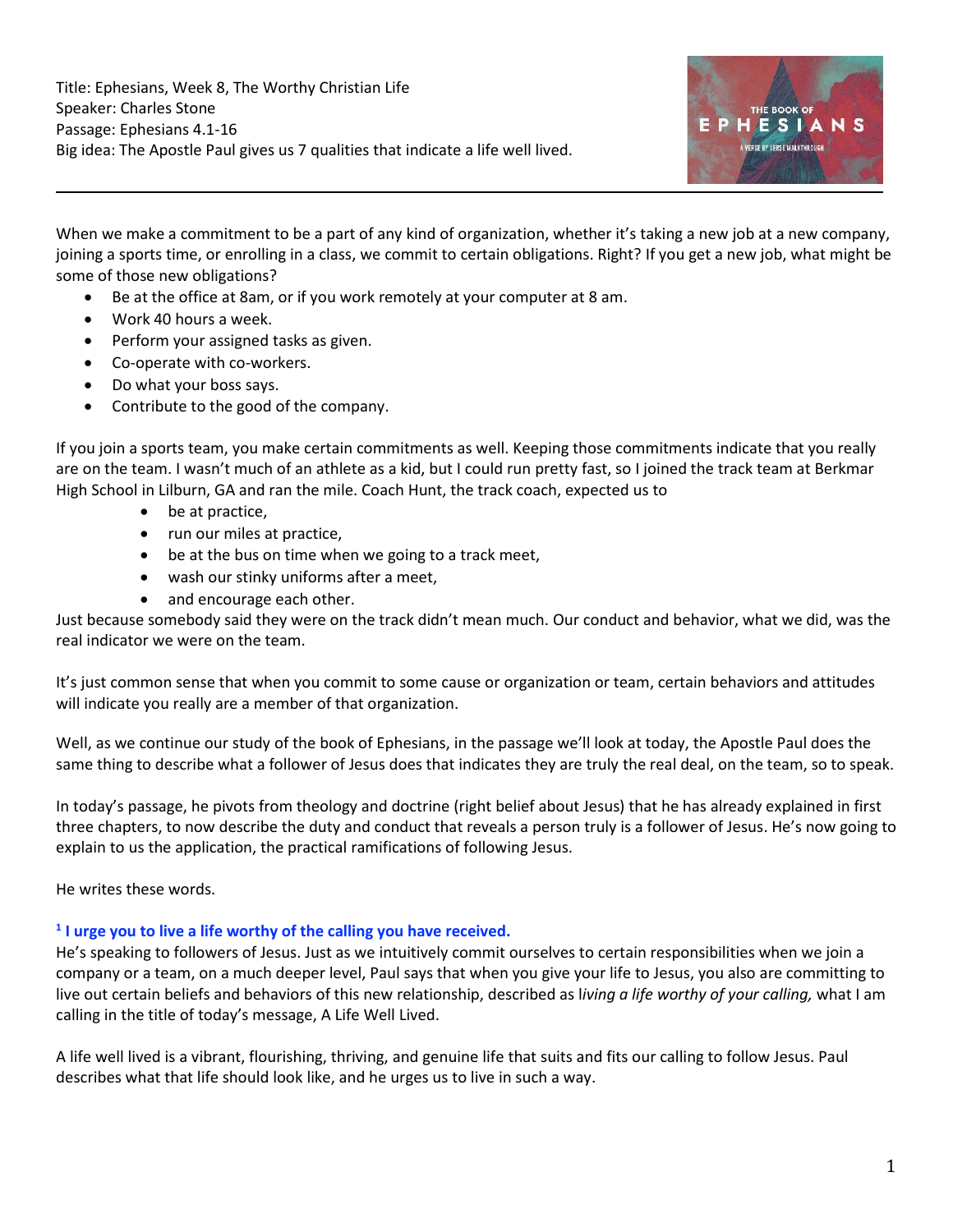Here is the Big idea: The Apostle Paul gives us 7 qualities that indicate a life well lived.



Today I'm going to ask you to do another self-evaluation. When we evaluate our lives, it gives us some direction about what we need to focus on. We're going to use emojiis like we did a few weeks ago in our Revelation study. After we unpack the passage, I will give you these 7 qualities one at a time and give you these emojiis so you do a quick mental check where you see yourself.



Today's passage is Ephesians 4.1-16

**Eph. 4:1** As a prisoner for the Lord, then, I urge you to live a life worthy of the calling you have received. **<sup>2</sup>** Be completely humble and gentle; be patient, bearing with one another in love. **<sup>3</sup>** Make every effort to keep the unity of the Spirit through the bond of peace. **<sup>4</sup>** There is one body and one Spirit—just as you were called to one hope when you were called— **<sup>5</sup>** one Lord, one faith, one baptism; **<sup>6</sup>** one God and Father of all, who is over all and through all and in all. <sup>7</sup>But to each one of us grace has been given as Christ apportioned it. **<sup>8</sup>** This is why it says: "When he ascended on high, he led captives in his train and gave gifts to men."

**9** (What does "he ascended" mean except that he also descended to the lower, earthly regions? **<sup>10</sup>** He who descended is the very one who ascended higher than all the heavens, in order to fill the whole universe.) **<sup>11</sup>** It was he who gave some to be apostles, some to be prophets, some to be evangelists, and some to be pastors and teachers, **<sup>12</sup>** to prepare God's people for works of service, so that the body of Christ may be built up **<sup>13</sup>** until we all reach unity in the faith and in the knowledge of the Son of God and become mature, attaining to the whole measure of the fullness of Christ. <sup>14</sup> Then we will no longer be infants, tossed back and forth by the waves, and blown here and there by every wind of teaching and by the cunning and craftiness of men in their deceitful scheming. **<sup>15</sup>** Instead, speaking the truth in love, we will in all things grow up into him who is the Head, that is, Christ. **<sup>16</sup>** From him the whole body, joined and held together by every supporting ligament, grows and builds itself up in love, as each part does its work.

#### **<sup>1</sup> As a prisoner for the Lord, then, I urge you to live a life worthy of the calling you have received.**

Our calling we have received should result in a certain kind of purposeful living, a life well lived, a life where belief and behavior, your talk and your walk match. You practice what you profess. There should be a positive distinctiveness in a Christians life and behavior in public and in private.

Worthy means to give something equal weight which means as believers we must live our lives equal to all the amazing blessings described in the prior chapter.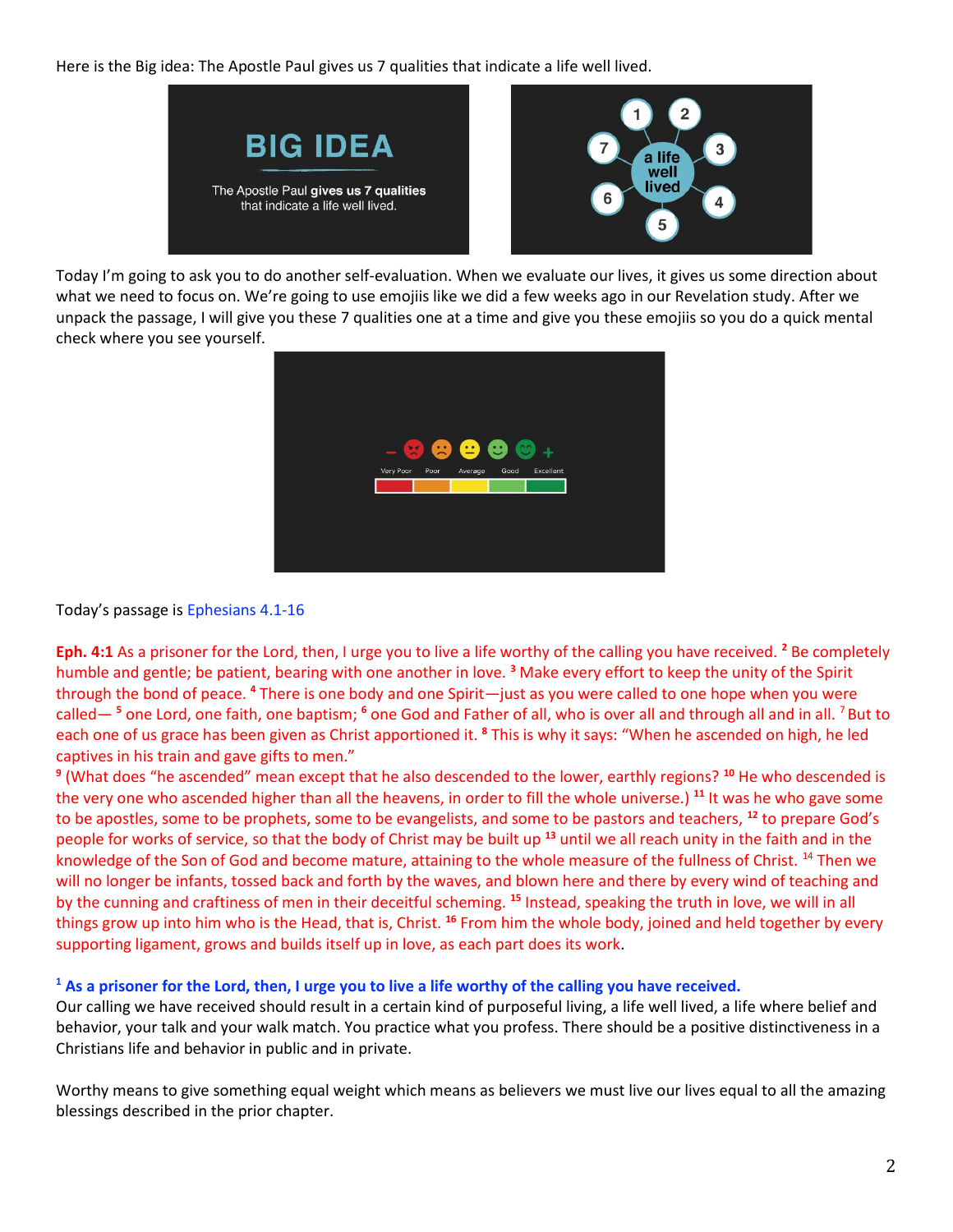He doesn't lay down the law with harsh commands. Rather he describes it as a call, a softer way to persuade us to freely act. When you hear someone say, this is my calling, it is something that comes from deep within. We are called by God Himself to live this worthy life.

### **<sup>2</sup> Be completely humble and gentle;**

In the Greek world, humble was a derogatory term to describe groveling servility, a cowering cringing slave. It was not a virtue, but rather something to be despised. Christianity, however, redeemed it to mean a word that contrasted with the proud elite of the day. It came to mean a true estimate of yourself. Truly seeing yourself as who you are, not an overestimation or underestimation of yourself. It implies awareness of our absolute dependence on God. We are the created and he is the creator.

Aristotle's defined every virtue as the middle ground between two extremes. He defines gentle as the middle between too angry and never being angry. So, one way to look at it is the idea of being rightly stirred to anger for true wrongs, a righteous anger at sin and injustice, but not overly anger. So, to be gentle would be to be angry at the right time but not at the wrong time.

Another way to describe gentle is the Greek word used for an animal that was trained until it was completely under control. It possessed a strength yet had that power restrained. It was gentle (meek) but not weak. This word was used to describe Jesus. Jesus was God Himself and had all power. Yet, he lived with that power under control.

#### **be patient,**

Patience literally means a slow fuse with others. It's a reluctance to avenge wrongs or get easily provoked. It's the ability to overlook the irritable habits of others and even bearing insult from others without getting bitter.

In our American culture patience is opposite of what we want. Speed is king---we want faster web browsing, faster trains, planes, and commutes. Faster everything. Covid has slowed that down.

To be patient means to be long tempered.

#### **bearing with one another in love.**

Paul is a realist. He knows that every person in the body of Christ will not naturally get along with every other person in the body of Christ. He's not being idealistic. This kind of love is not a warm fuzzy feeling you must have toward every other believer. Rather, it is a willful choice to tolerate and love others.

To bear with another means knowing that although we may have the power to take revenge, we don't. We refuse to retaliate.

# **<sup>3</sup> Make every effort to keep the unity of the Spirit through the bond of peace.**

He qualifies the effort we must exert to keep the unity.

He says keep because the Spirit of Christ has already created this new unity, this new spiritual race. The Holy Spirit has already provided this unity and believers are responsible for maintaining and fostering it, make every effort to keep the unity, do your best, give intentional determined effort to keep unity.

The clearest picture of unity is not seen necessarily in a carefully crafted definition of it but seen by what Christians do to build it. We should be known by our love for each other.

- Unity does not mean uniformity (we are unique and different from each other).
- Unity does not imply we compromise scripture or biblical values to keep unity.
- Unity does it mean that we avoid conflict at all costs.
- It does not mean that we agree on every minute detail in the grey areas of the bible or church growth strategy.

It is seen when we embody these qualities Paul talks about.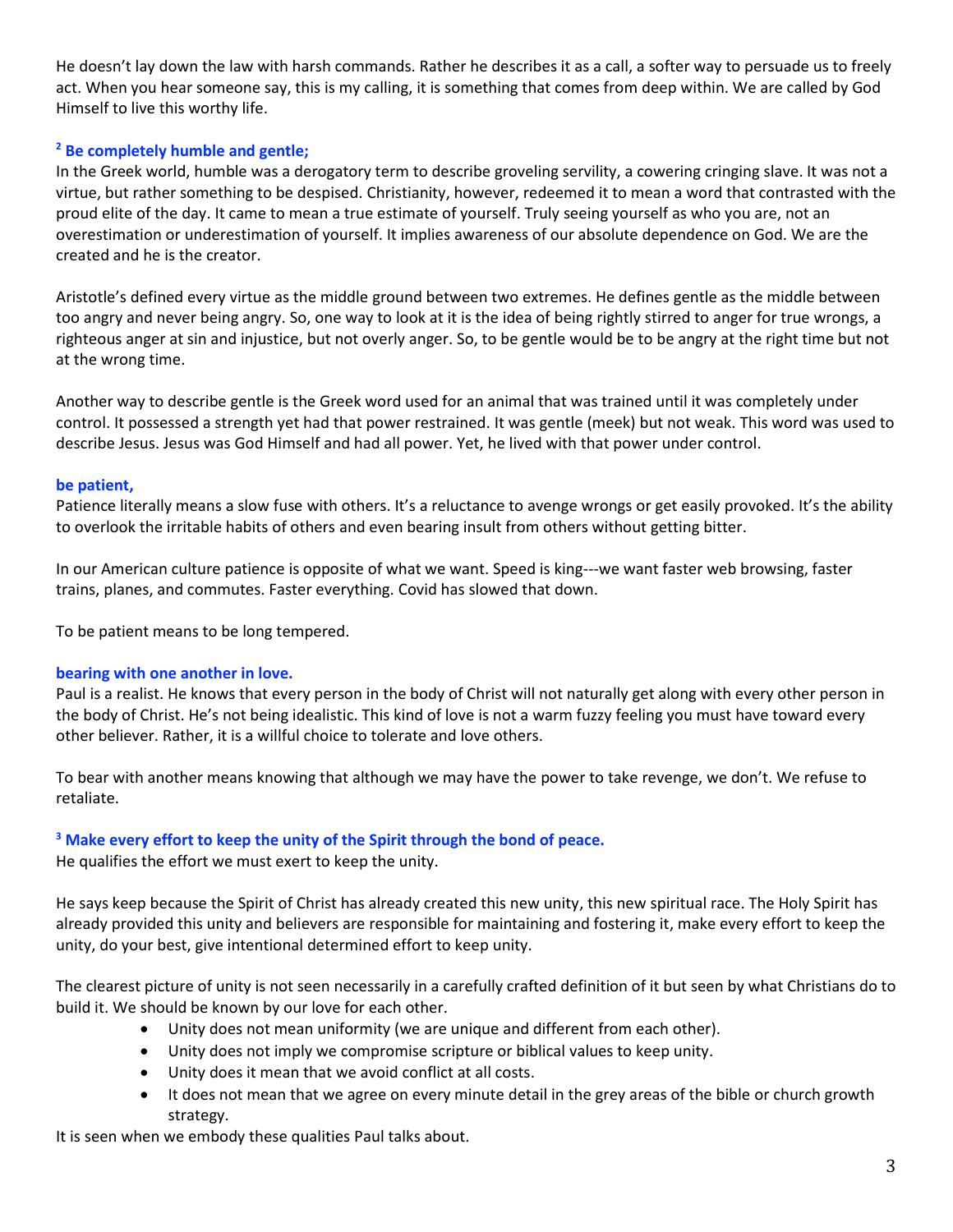In the next two verses he mentions the word one, for unity 7 times, providing a theological and practical basis for unity. The multiple use of one adds weight to unity.

# **<sup>4</sup> There is one body and one Spirit—just as you were called to one hope when you were called— <sup>5</sup> one Lord, one faith, one baptism; <sup>6</sup> one God and Father of all, who is over all and through all and in all.**

The unity in the trinity anchors this basis for all unity (one Lord, one God and Father, one Spirit). And it speaks the eternal nature of unity and that it can't be broken.

- Our **one hope** is our common goal to honor God in all that we do and to spread the good news of the Gospel.
- Our **one body** in Christ (the Church) means that in Christ we are one, yet multiple mini- expressions we see on local churches.
- Our **one faith** means that we are bound together because we have made a common act of complete surrender to Jesus.
- Our **one baptism** speaks of how we testify to our new faith, we get baptized. If you have not yet been baptized, email us and we will set up a time for that.

# **<sup>7</sup> But to each one of us grace has been given as Christ apportioned it.**

This grace refers to grace gifts for serving. To each one means that every Christian has been gifted to serve. It's not reserved for professional, paid staff.

Just because you don't have some public role in Christ's work does not mean you are not gifted to serve in a unique way.

He next writes something rather puzzling when he writes this.

### **8 "When he ascended on high, he led captives in his train and gave gifts to men." <sup>9</sup> (What does "he ascended" mean except that he also descended to the lower, earthly regions? <sup>10</sup> He who descended is the very one who ascended higher than all the heavens, in order to fill the whole universe.)**

I won't spend much time on this, but I will say that scholars tend to agree that this probably alludes the pre-existent Christ in the incarnation. He descended to earth (the lower earthly regions), and ascended when went to heaven after his resurrection.

In Roman days a conquering king would give gifts to members of his party. Jesus as conqueror over the evil one has given gifts to each of us. He has apportioned out the grace for serving with different roles, responsibilities, and influence according to what he sees fit. Some are given more responsibility than others. Yet, everyone has a role.

Within this gift set are categories of gifts that provide overall leadership, direction, and teaching to the church.

# **<sup>11</sup> It was he who gave some to be apostles, some to be prophets, some to be evangelists, and some to be pastors and teachers, <sup>12</sup> to prepare God's people for works of service,**

These apostles and prophets are NT age leaders. A little context here helps. There is a difference between certain offices that were active in the early days of Christianity and ministry today.

In the early church the apostles were those leaders whose authority influenced the whole church, like a Peter and a Paul. One of the qualifications for an apostle was they had seen Jesus and had witnessed the resurrection of Jesus. These guys are gone.

Today, the ministry of apostleship might be seen in a person who is coordinating a movement of many churches or a large group of spiritual leaders. It could even be expressed through a church planter who starts a church from scratch.

When I was leading a church in Chicago, we partnered with a woman in Nicaragua, Maria Magdalena Zeos who fulfilled this function. She is the pastor of a church outside the Managua city dump. She's started several churches there and provides influence and leadership to many other pastors.

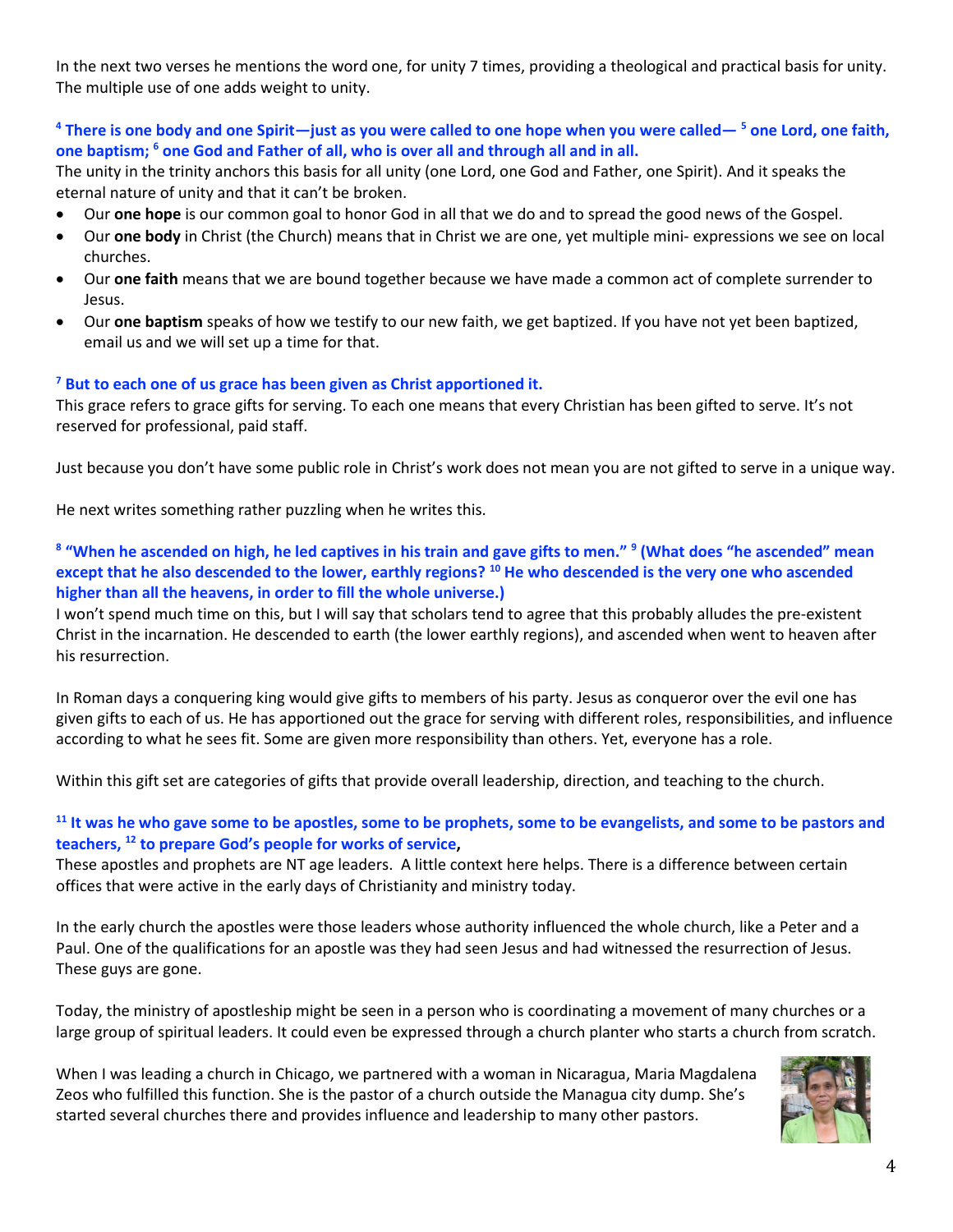As to a prophet, in the OT a prophet was a Hebrew whose prophecies were never wrong. Some of the priests then taught people about God but their hearts would grow hard and stubborn, and it took a prophet to reorient the people back to God. There was also a type of prophets in the NT age that were like itinerant missionaries that went from village to village. Those guys are gone.

Today, some people have the prophetic ministry to take God's word and preach it in such a way that it penetrates people's hearts and leads them to repentance and re-orienting themselves back to God. You might say that instead of foretelling they forth-tell the will of God.

Evangelists were also wanderers that went from house to house, church to church, and village to village. They would talk to people naturally about Jesus. Some people today have this gift. I think that Pastor Mario who pastors our Spanish congregation has this gift.

Next, pastors/teachers were not wanderers but permanent servants in one congregation. Because books were so rare, and the few that existed were so expensive, that pastors and teachers would teach the people orally, with the spoken work. The pastoral role was to see that the needs of the people were met.

This is my role. My job and our pastors' job is to teach and train WestParkers to do the work of the ministry, help you live out your calling in a worthy way, *to prepare God's people for works of service.*

So overall, these specific gift categories could be seen as the foundational gifts or even offices, that God used and uses to prepare believers for ministry. The word prepare means to set a bone or put a joint back in place or mending nets. The basic idea is to put something into the condition it ought to be. That's my role to educate, guide, and set in order the outworking of our faith in this local church called West Park.

Every believer does the work of the ministry. Some, however, are given the role to equip, train, and instruct believers to do the work of the ministry, which means they need to be good followers of good leaders who have their best interest in mind.

The result when leaders lead, believers reflect these qualities…so that the body of Christ may be built up.

# **<sup>14</sup> Then we will no longer be infants, tossed back and forth by the waves, and blown here and there by every wind of teaching and by the cunning and craftiness of men in their deceitful scheming.**

As pastors and teachers, do their job, they give stability to the church, help it grow, and protect the body from yielding to false and deceptive teaching. So, as leaders do their part, they build up the church.

# **<sup>15</sup> …we will in all things grow up into him who is the Head, that is, Christ. <sup>16</sup> From him the whole body, joined and held together by every supporting ligament, grows and builds itself up in love, as each part does its work.**

So, the worthy Christian life, a life well lived, as every part does its work, results in a healthy church being built up, unified, and mature enough to not be swayed by false teaching.

Let's go back to our big idea again.

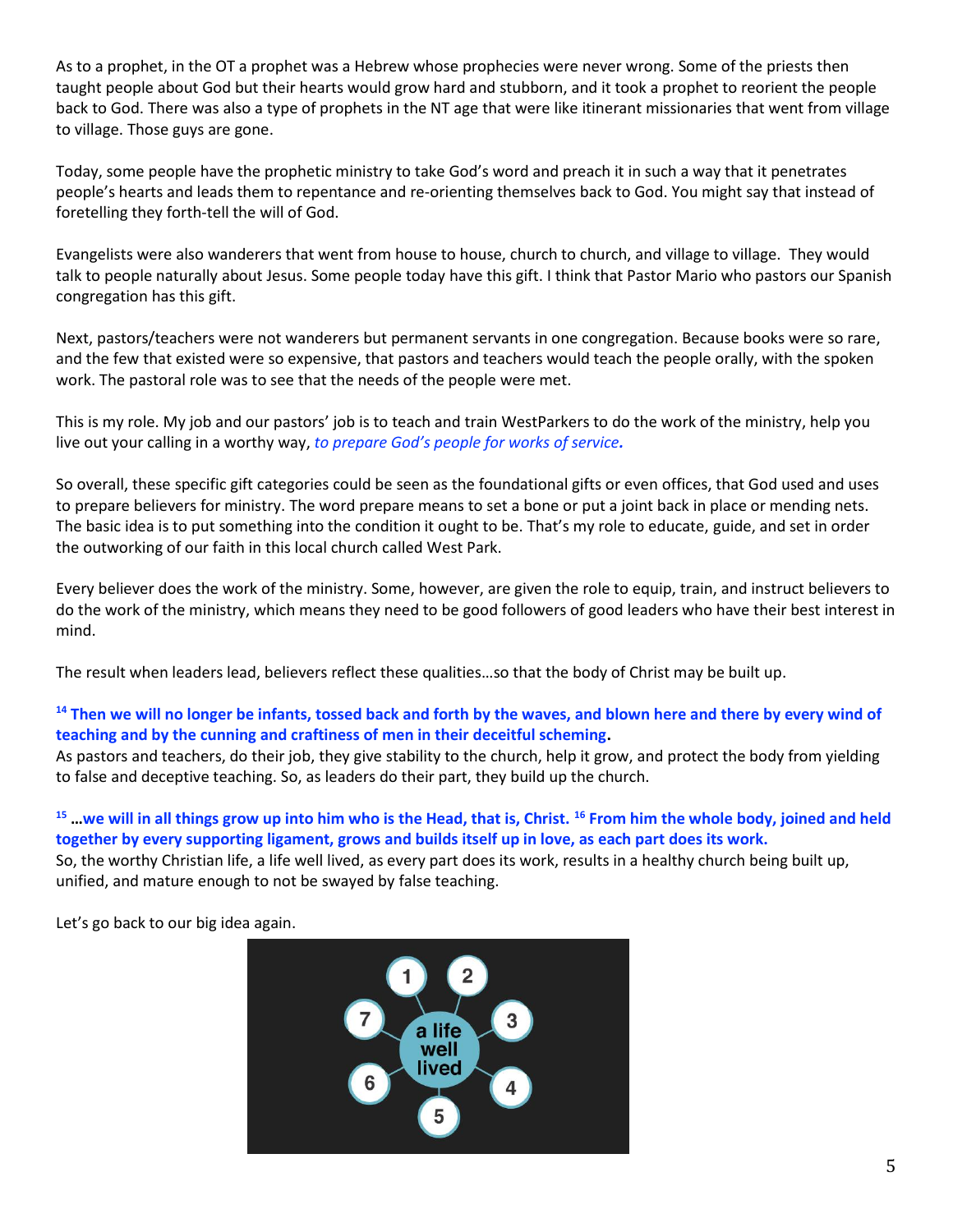Some of these qualities overlap a bit. But I'm going to give you the quality and then the emoji scale. I'd like you to mentally put a tick mark where you'd honestly place yourself.

### **1. I have a healthy self-concept. (humility)**

![](_page_5_Picture_2.jpeg)

We actually saw this same quality in the passage we looked at two weeks ago. If the Bible repeats something, it takes on an even greater weight.

It means that you are not proud, arrogant, or haughty or that you show false humility. It's not self-deprecation, disparaging yourself, groveling, coming down on yourself, or being a passive doormat.

Biblical humility means believing what God says about you over anyone else's opinion, including sometimes your own. It requires embracing who you are in Christ. It's a modest view of yourself, viewing yourself as God sees you.

#### **2. In stressful circumstances my responses are measured. (gentle)**

![](_page_5_Picture_7.jpeg)

I think before I speak. I don't react.

#### **3. I usually have a long fuse (patient).**

![](_page_5_Picture_10.jpeg)

In other words, I can put up with others who irritate or rub me the wrong way. Stressful people have a way of revealing if we have a short or a long fuse.

#### **4. In conflict, I respond rather than retaliate (bear with each other).**

![](_page_5_Picture_13.jpeg)

This can be subtle. Retaliate is not necessarily instant or some loud blow up. We can retaliate, get even, make the other person pay by cutting them off, closing down, wishing ill will upon them, or plotting how to retaliate later. Whatever behavior we choose, when we retaliate, we want to make the other person pay for what they did.